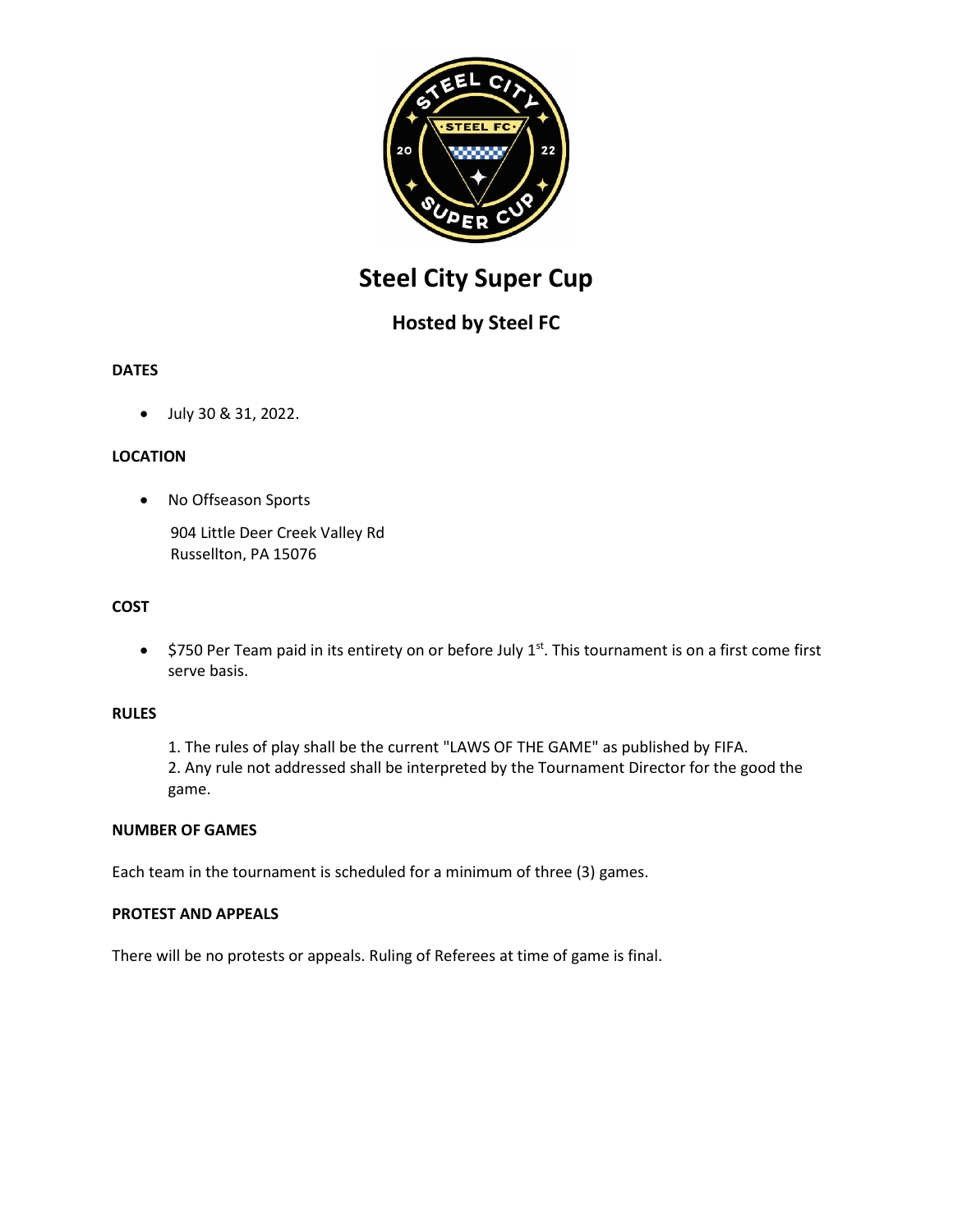#### **FIELD OF PLAY**

- All games will be played on a regulation size soccer field and with a size 5 soccer ball.
- There is limited seating for spectators. Please have your spectators bring a folding chair if they wish to sit and watch the matches to be safe.
- During the progress of any game, all substitutes for a team and the team's coaching support staff shall remain in their designated team area while not on the field of play and behind any drawn spectator line or at least 5 feet away from the touch line, with the specific exceptions of the Referee requesting the presence of staff on the field to assist an injured player of their team.
- At the end of each match, teams must promptly clear the designated team areas to make them available for the next game, and remove any trash produced during the game.

#### **STRUCTURE OF THE GAME**

- 1. Teams will be divided randomly into 2 Groups; Group A & Group B. Team standings will be based on the following point system:
	- WIN: 3 Points
	- TIE: 1 Point
	- LOSS: 0 Points
	- FORFEITS: Forfeited games count as a 1-0 win (3 points)
- 2. In the event that two or more teams in one division are equal in total points at the end of group play, the team(s) that will advance shall be determined IN DESCENDING ORDER of applicability by:
	- Head-to-Head
	- Goal Differential
	- Goals Against
	- Clean Sheets Secured
	- Coin Toss
- 3. Semi-final and Final games shall be a knockout competition. If the score is tied at the end of regulation time, the teams will play two 10-minute overtime periods with a two-minute period between each half. There is no "golden goal" rule. If the teams are tied at the end of overtime, winners shall be determined by the taking of kicks from the penalty mark. Only the players that were on the field at the end of the overtime period will be able to participate in the PK's and they all must remain on the field until the process is completed.

#### **STEEL CITY SUPER CUP BRACKET EXPLANATION**

• Two (2) Groups; Group A & Group B- each team plays all other teams in their group once for a total of three games on Saturday, July  $31^{st}$ . The two teams in each group with the highest total in points will advance to the semi-finals on Sunday, August  $1<sup>st</sup>$ .

- Group A winner plays Group B runner-up in the first semi-final on Sunday, August  $1^{st}$ .
- Group B winner plays Group A runner-up in the second semi-final on Sunday, August 1st.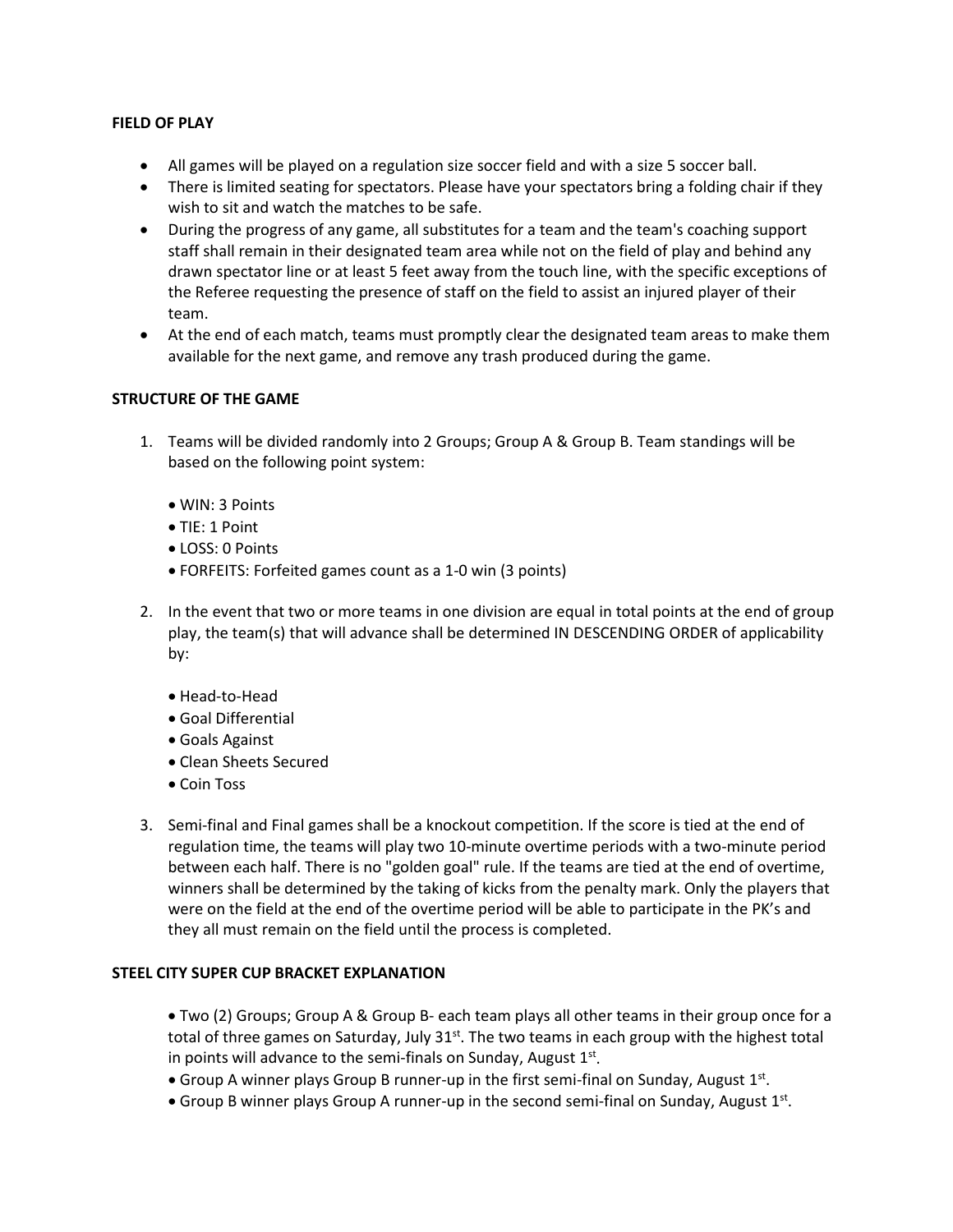• The losers of each semi-final will play immediately after their game for  $3^{rd}$  place on Sunday, August  $2^{nd}$ . If both teams mutually agree to hit the road and head home rather than play the  $3^{rd}$ place match, that is acceptable.

• The winner of each semi-final will advance to the final and play in the championship match after the 3<sup>rd</sup> place game ends on Sunday, August  $1<sup>st</sup>$ , or after a 30 minute "recovery period" if there is no  $3<sup>rd</sup>$  place match. Teams can mutually agree to forego the given 30 minute "recovery period" and play the Championship Match immediately if that is what they would rather do.

#### **PLAYING CONDITIONS**

Games may be cancelled, temporarily suspended, or shortened in length due to extreme weather conditions determined as unplayable by the Tournament Director.

- 1. The responsibility of game cancellation, temporary suspension, or shortening in length will rest with the Tournament Director. Referees may suspend and/or terminate games due to lightning. Final judgment will be that of the Tournament Director. There will be no refunds for games cancelled or shortened due to weather conditions.
- 2. Games shall be considered completed upon the completion of the first half of the game when play has been stopped by the Field Referee or Tournament Director. The score at stoppage of play will be the final game score if play is not resumed.
- 3. At the discretion of the Referee, time may be added for time lost due to unexpected circumstances such as injury or interference of external factors, etc. If time is added, the Referee will clearly indicate to the coaches.

Although the time used for substitutions is considered a part of the Regulation Time, the Tournament discourages the excessive use of substitutions to run out the clock.

4. Rescheduling - If there is a stoppage of play for any reason and that stoppage lasts longer than 30 minutes, and the Tournament Director has determined that the orderly progress of the Tournament is threatened, the Tournament Director may take any of the following actions, but is not limited to them:

- 1. Resume games in progress from the point of stoppage.
- 2. Resume games in progress for a shortened period of play.

3. Cancel games in progress. Any game that has completed one full half of play will be considered a completed game. Games that have not completed one full half of play may be resumed for a shortened second half, rescheduled or cancelled.

#### **COVID-19 PRECAUTIONS**

- All referees, team staff, & players have the option to submit to a digital thermometer scan before their first match on each day. Individuals with temperatures above 100.4° will under no circumstances be allowed on the field or in the bench area but may view the match from a safe distance with spectators.
- Team staff are encouraged to provide hand sanitizer, wipes, etc to their players.
- Team staff are encouraged to wipe down their respective benches both before and after their games.
- Team staff and players are responsible for a clean bench area after each of their matches.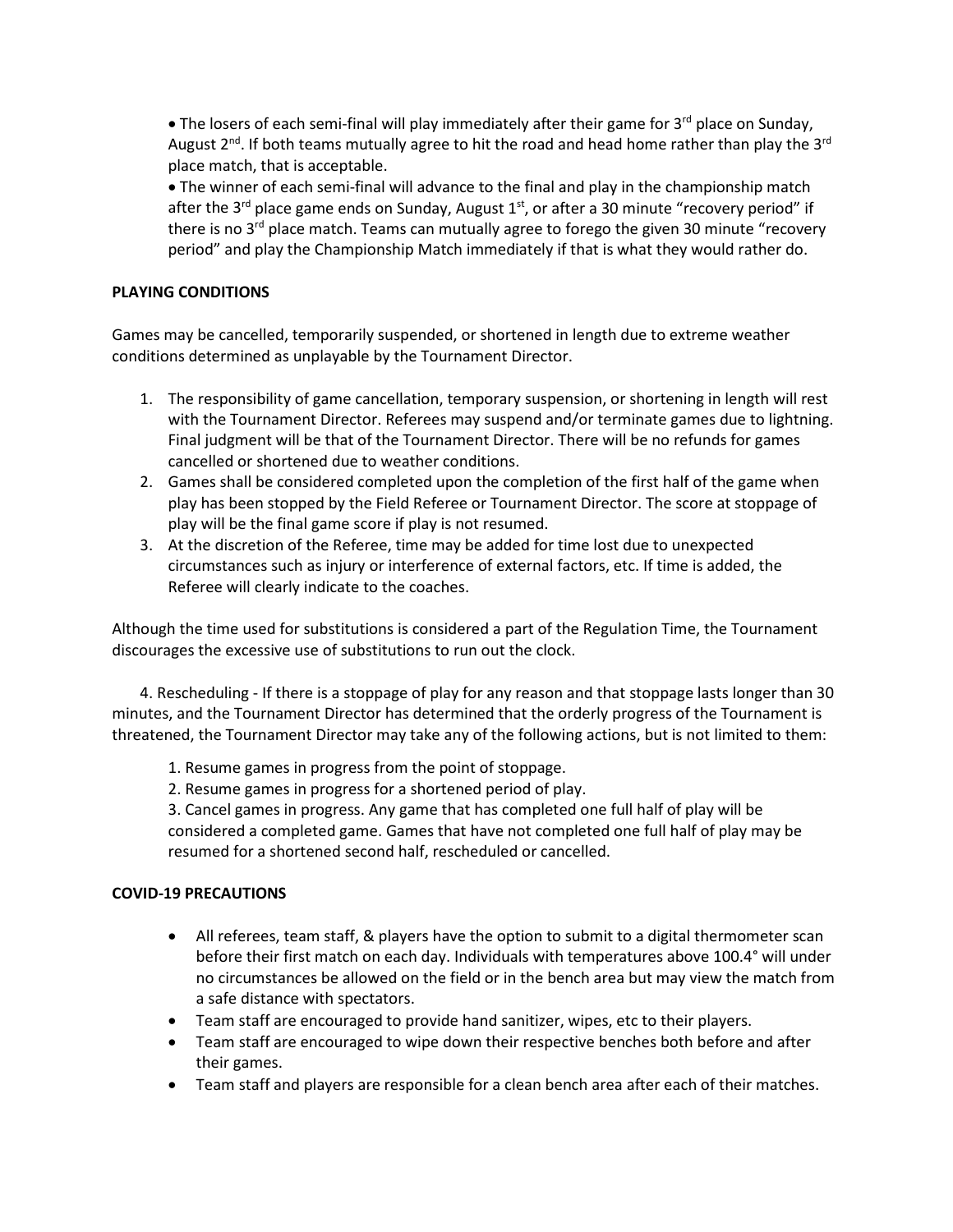- Team staff will be responsible for keeping a list of their players, their staff members, and their fans at each game. Doing this will allow us to notify everyone on that list in case of a COVID incident and start the contract tracing process.
- No sharing of water bottles or team uniforms.

# **UNIFORMS**

- 1. Home team is the first team listed on the game schedule. If the Referee determines there is a jersey color conflict, the home team will change to a contrasting color.
- 2. Player numbers are encouraged but not required on jerseys.
- 3. The following items are NOT permitted: Hair control devices with hard parts, earrings of any kind (no taped on allowed) and jewelry of any sort.
- 4. The following items are CONDITIONALLY permitted. Religious medals or medical tags taped to the body, splints, casts, braces or other joint support devices that, in the Referees opinion, are not dangerous or which are padded with pliable materials to eliminate danger. NOTE: Final decision rests with the Referee.
- 5. All players must wear shin guards. Socks must cover them.

#### **TEAM AND PLAYER CERTIFICATION**

- 1. A player may play for only one team during the Tournament.
- 2. All teams must check in 15 minutes (at the latest) prior to each match.
- 3. All teams must submit a current roster with names along with player passes (individual passes or one single document with all passes on it) to the Referee crew prior to each of their matches.
- 4. All players must have current USASA player passes. If your team is not affiliated with USASA, players must bring their driver's license in order to verify their identity on the team roster.
- 5. Each team must have a certified Tournament roster (22 player max). Player passes (or driver's licenses) will be checked against the roster, and player passes only will be kept by the Field Referee during the match. If a player does not present a current USASA certified player pass or valid driver's license to the Referee prior to the match, he will not participate in the match.
- 6. All passes are to be returned to the coach or manager of the teams at the conclusion of the game. If a red card was given or a coach/staff member dismissed, that player's pass will be returned but the Referee will make a note of which player, coach, or staff member will be ineligible to play or be on the bench during the team's next match. It is the responsibility of the coach to retrieve passes from the Referee at the end of the match.
- 7. At the conclusion of the match, the Referee will complete the game card in detail. He will also forward to the Tournament Director & Referee Assignor any knowledge of red carded participants for the Tournament records. He will also turn in an official supplemental game report if there are any unusual circumstances or the match is a forfeit.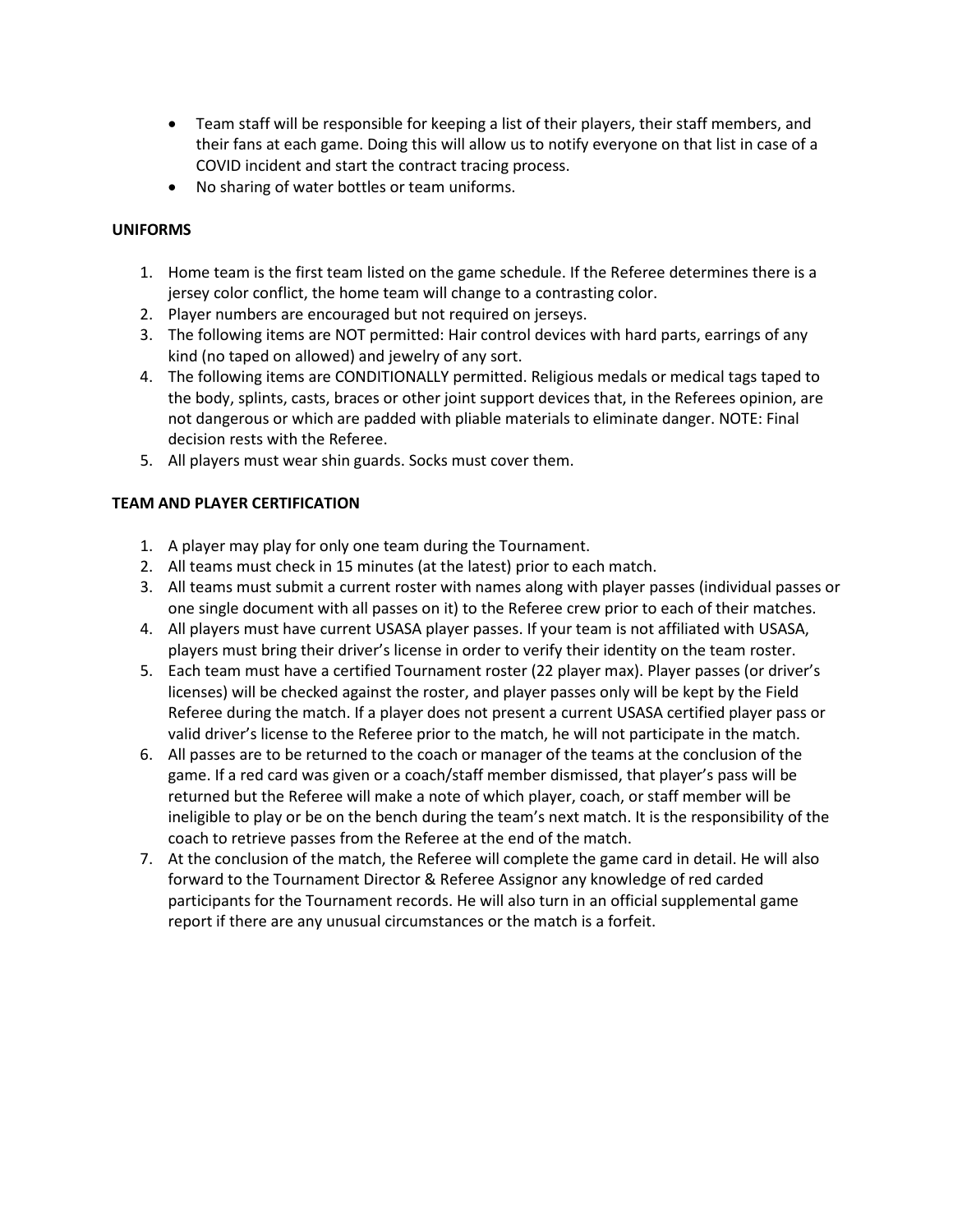#### **PRE-GAME INFORMATION**

• Kickoff will be at the time shown on the Tournament schedule with a five (5) minute grace period allowed. If a team is not ready to play at their scheduled time and has gone over the 5-minute grace period, the Referee of said match may award a forfeit win to the other team.

#### **GAME LENGTH**

- Group Play: 2x35 minute halves, 5-minute halftime.
- Playoff Play: 2x10 minute overtime periods, 3-minute halftime. No Golden Goal. If still tied teams will head to penalty kicks.

\*Length of game may be shortened by the Tournament Director due to late start or other warranted conditions.

#### **PLAYER SUBSTITUTIONS**

- With the Referees permission, a team may use unlimited substitutions (except for Sent-Off players) at any stoppage of play, assuming the team making substitutions has possession of the ball.
- A team cannot substitute if the opposing team has the ball unless the opposing team is also subbing at the same time.
- A previously subbed player may re-enter the game at the appropriate stoppage.

For a substitution to be allowed, all the following conditions should be met:

- 1. The Referee must be informed before the substitution is allowed.
- 2. The substitute(s) must be ready at the Halfway Line before the substitution opportunity arises and only enter the field after receiving the signal from the Referee.
- 3. The substituted player may leave the pitch from any part of the field, but should notify the Referee where they are going off.
- 4. The use of this rule for the purpose of time-wasting is highly discouraged.
- 5. There is no substitute for an ejected player.

#### **TEAM DISCIPLINE/SAFETY**

- 1. An ejected player (2 yellow cards in one match or a straight red card) and/or coach are ineligible for participation for the remainder of the game and in the following Tournament game. This includes the 3<sup>rd</sup> place, semi-final, and final matches.
- 2. Fighting or referee abuse resulting in a send-off will result in an automatic 2 match ban for the individual.
- 3. Yellow cards (Cautions) are cumulative during the Tournament. A player or coach who receives 3 Cautions during the Tournament is not eligible to participate in their next game, including the  $3^{rd}$ place, semi-final, and final matches. The Tournament Director may take additional disciplinary action against a team or individual for serious offenses, including suspension from the remainder of the Tournament and non-eligibility for future Tournaments.